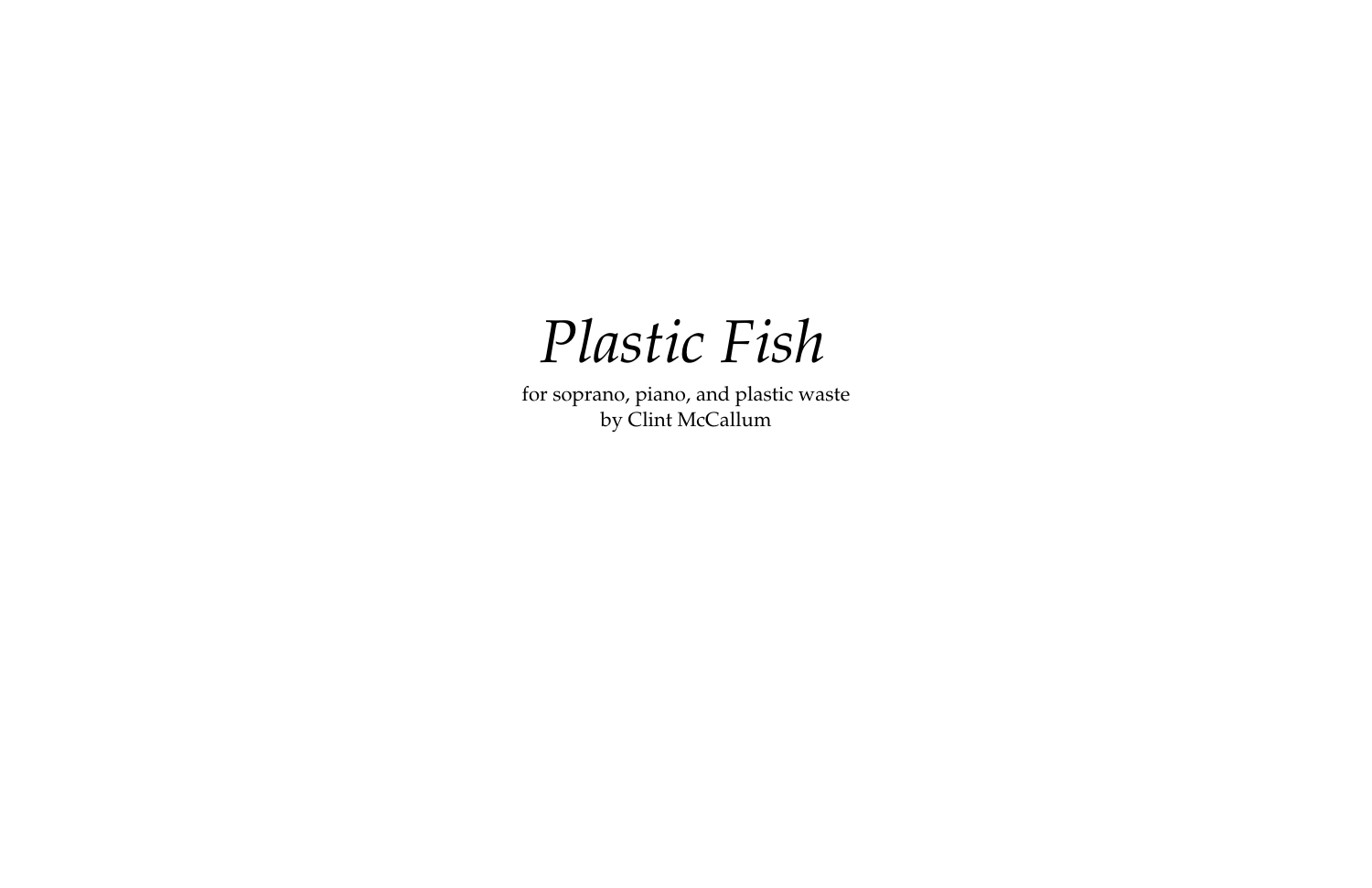Notes About the Piece: Plastic fish was written at the request of the soprano/piano duo Astralis (Stephanie Aston and Katalin Lukacs) for an ongoing programmatic project called "Rising Waters." While composing the piece I was going on daily walks to the banks of the Patapsco River in downtown Baltimore. There I sat and watched a diversity of plastic waste float on the surface of the water, articulating the various shapes and rhythms of the they oscillated in and out of the harbor. I started trying to imagine Ravel's *Une barque sur l'ocean* in a world where the oceans are filled with plastic. And so the soprano and pianist to "play" plastic trash in addition instruments. The lyrics are a translation of the coordinates of the "Great Pacific Garbage Patch" (a Texas-sized island of trash floating in the Pacific Ocean) using the Navajo Code Talkers Dictionary, which was the lexico US military used to transmit sonar communication during World War II. While it clearly contains extra-musical political and historical dimensions, the piece is also a "wave-dance" that presents oscillatory patterns as prop related, resonating and/or interfering with one another—like the ocean. The ocean sings to us a timeless indifference. We will drown ourselves in plastic long before we drown the ocean.

When the score says "styrofoam inside of piano" find a solid piece of packing styrofoam about the size of your fist (like the styrofoam the electronics come packaged in), with the sustain pedal down "bow" a group of high strings inside of the piano (between F5 and F6 maybe, just find a place where you have enough room and can produce a loud, painfully shrill, squeaking sound), bow along the length of the string (parallel).

## **Playing the plactic:**

## **Piano:**

## **Soprano:**

- Section A: find a plastic bag and a plastic bottle that sound good. Cut the top off of the bottle so that you can easily sing into it. In this section, your are mostly crumpling and rubbing the two together, making oscilating patterns that are supposed two sound like little waves that you find in a bay (ie not waves you surf on, but the little ones that slap against the shore in areas where there isn't such a broad ebb and flow). I hope this makes sense. When you sing into the bottle exentuate the distance/echo quality, when you sing into the bag sound submerged.
- Section B: find two plastic bags that produce a different sound than the one in section one. These bags should be stiffer, potato chip bags are good. The technique here is both like playing maracas and waving a handkerchief. So the sixteenth notes are indicating alternating up/down motions. The way I'm envisioning it is you have one bag in each hand and they oscilate up/down opposite of one another. Make the motion wave-like, like they're floating in the air.
- Section E: The sound of plastic getting crushed loudly. Maybe liter sized soda bottles that you crush into one another, maybe a trash can filled with plastic that you crush with a 2x4.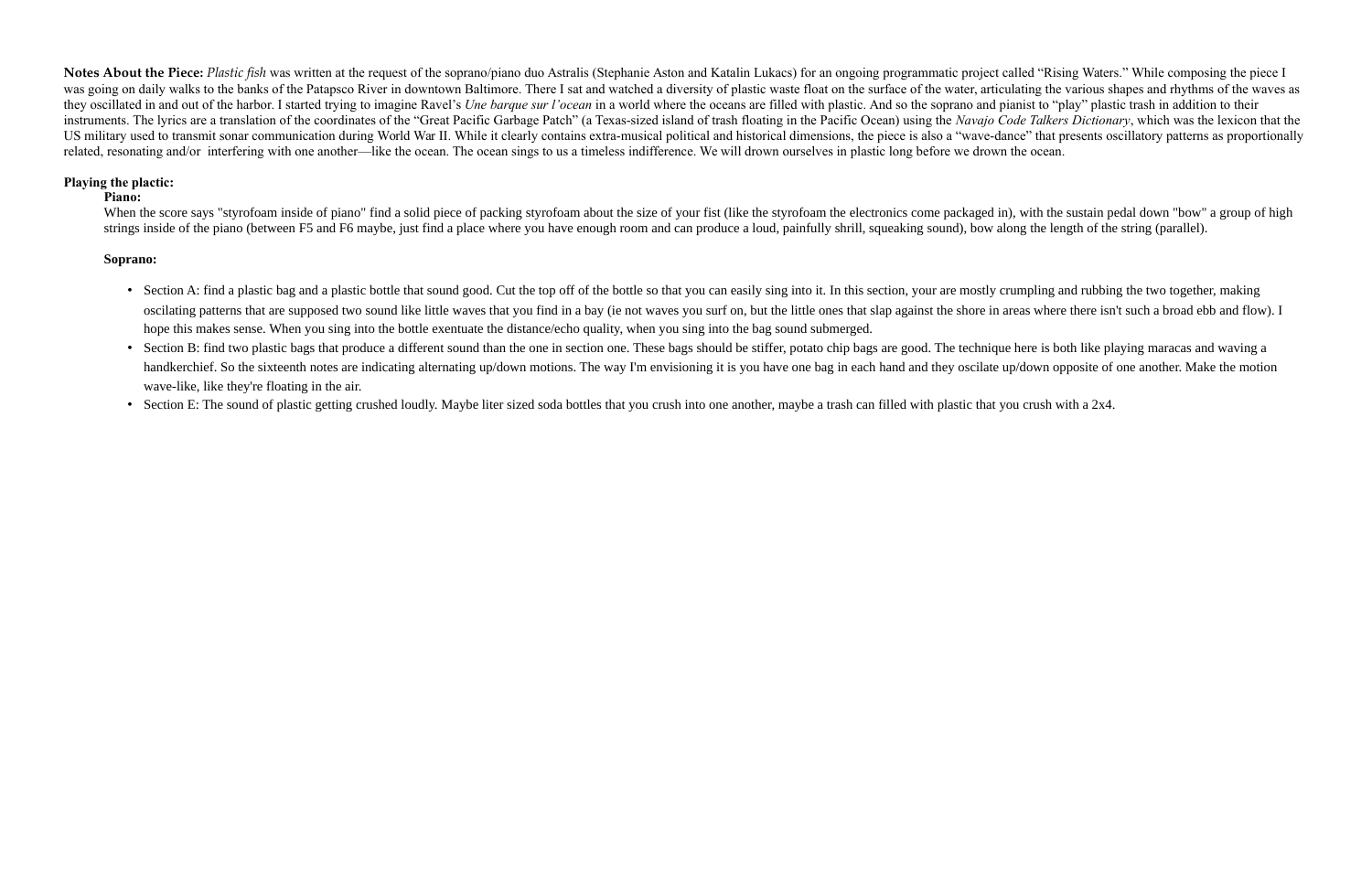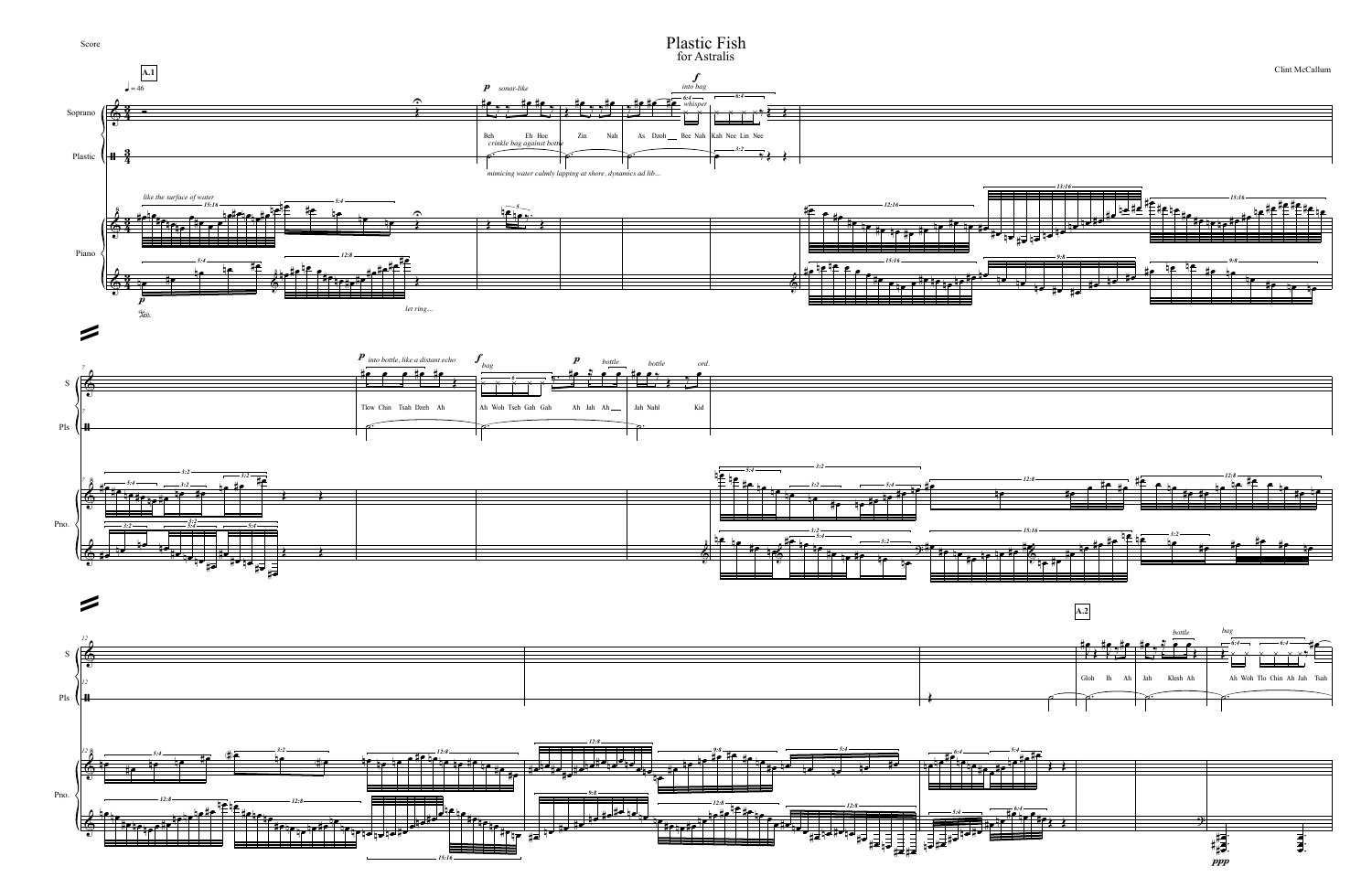







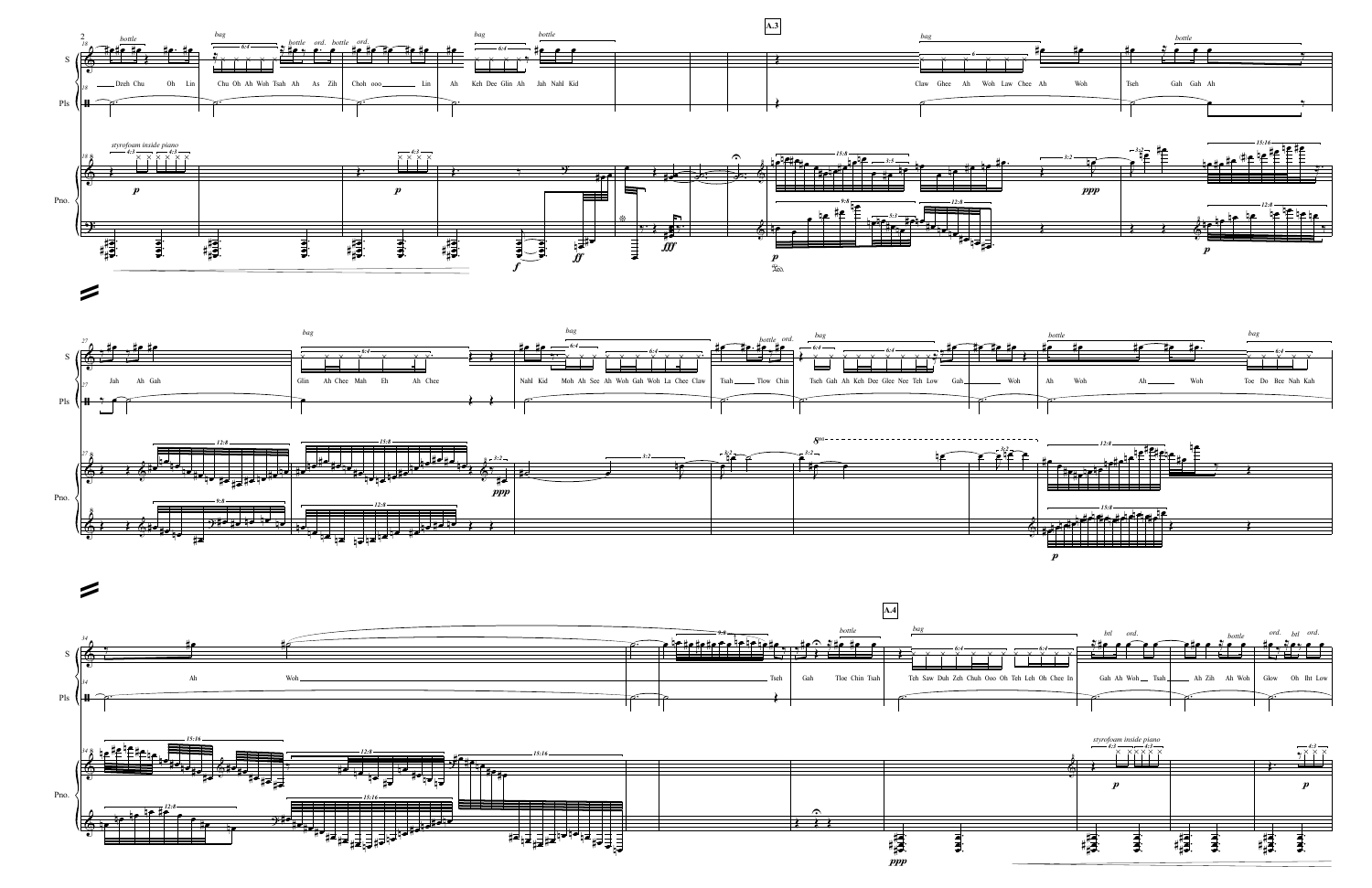

 $\boldsymbol{p}$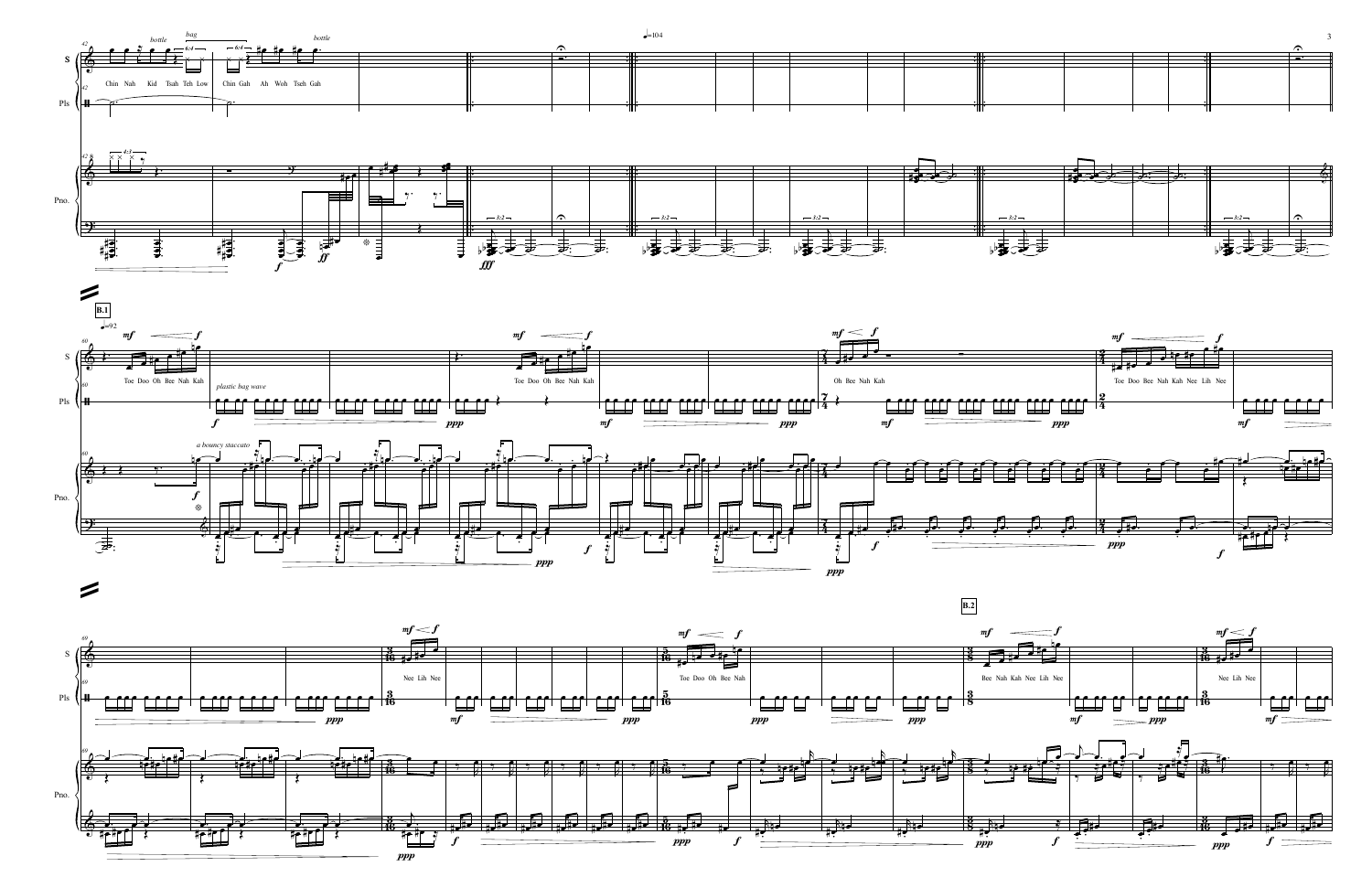





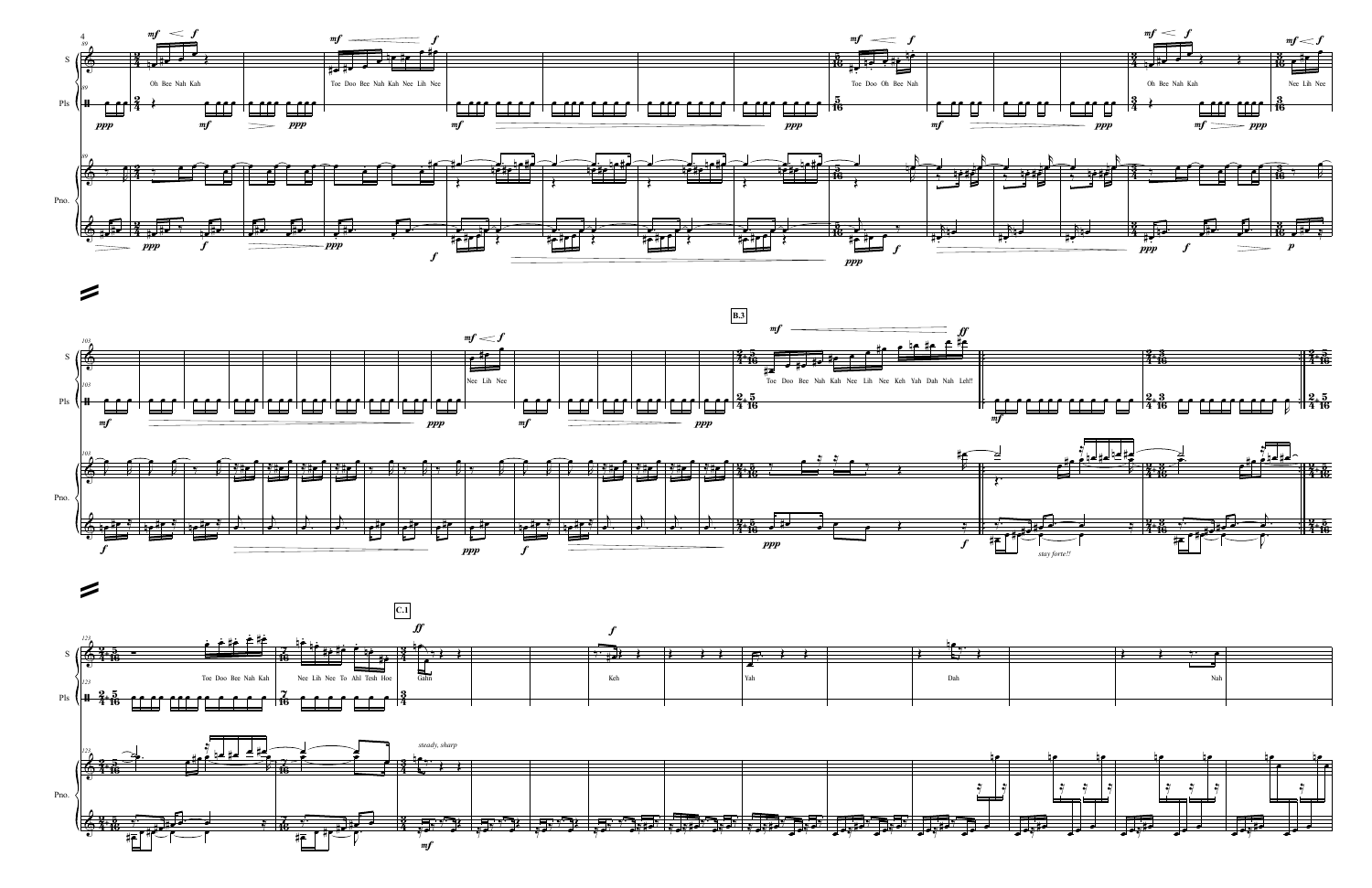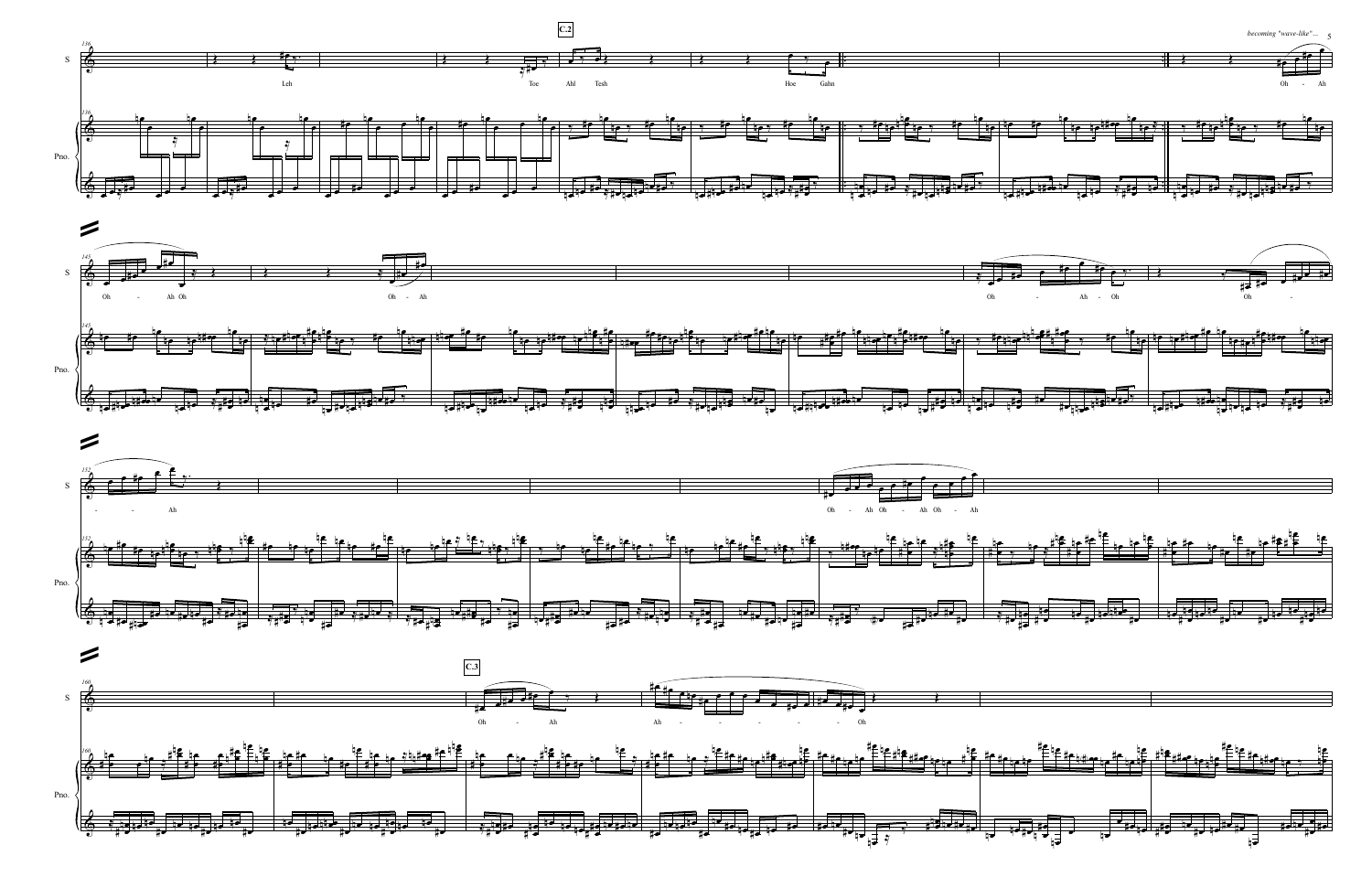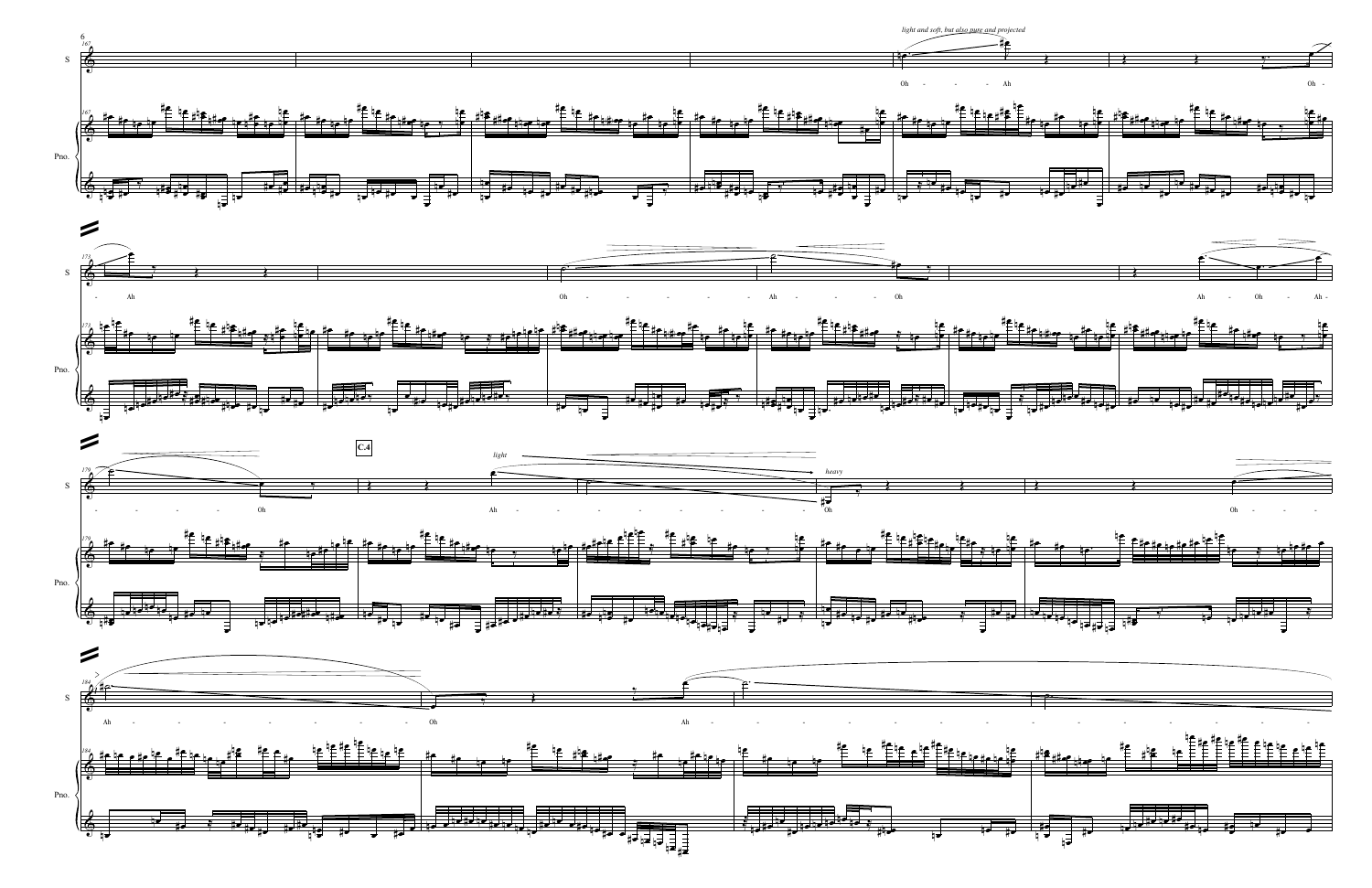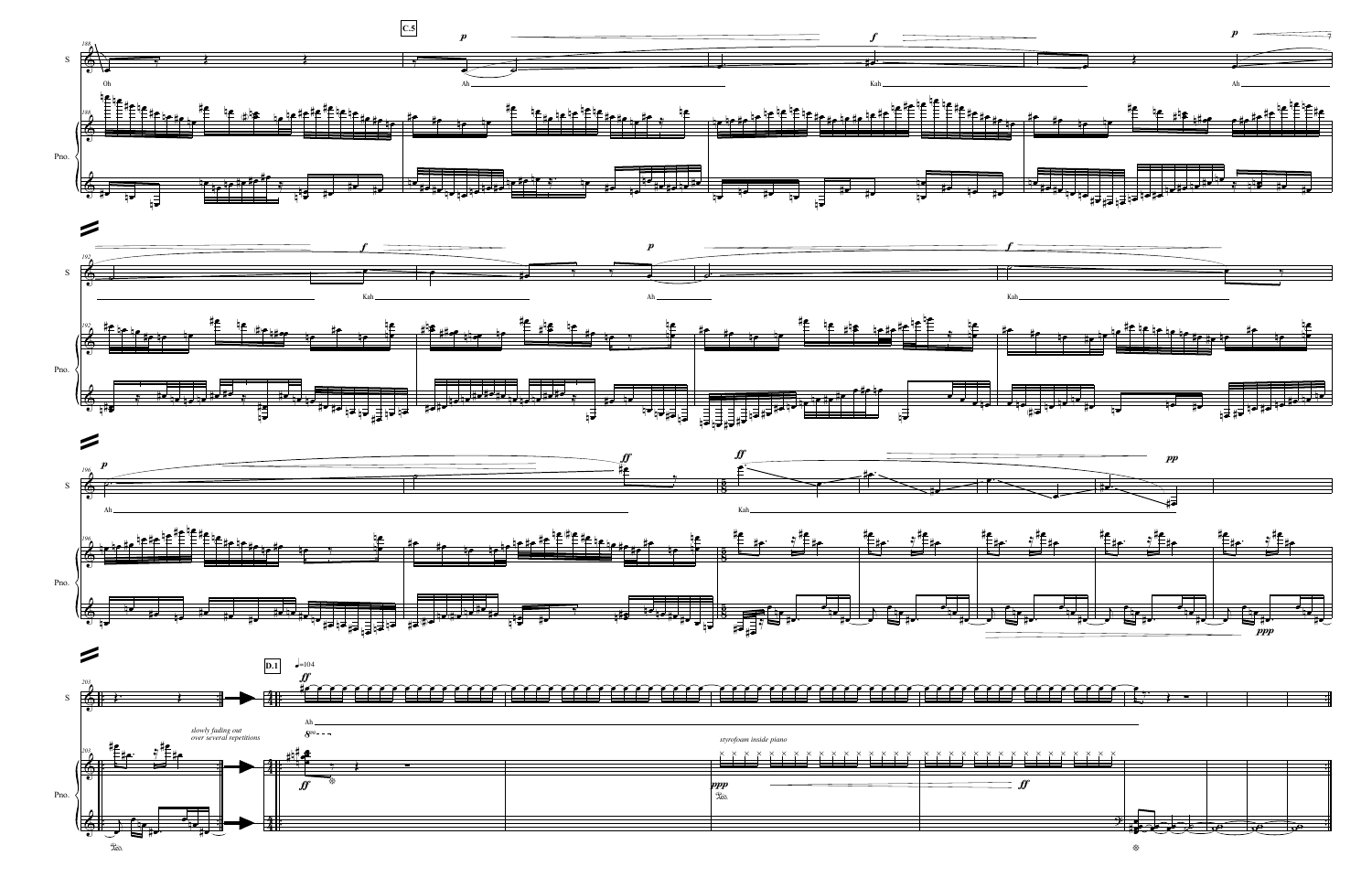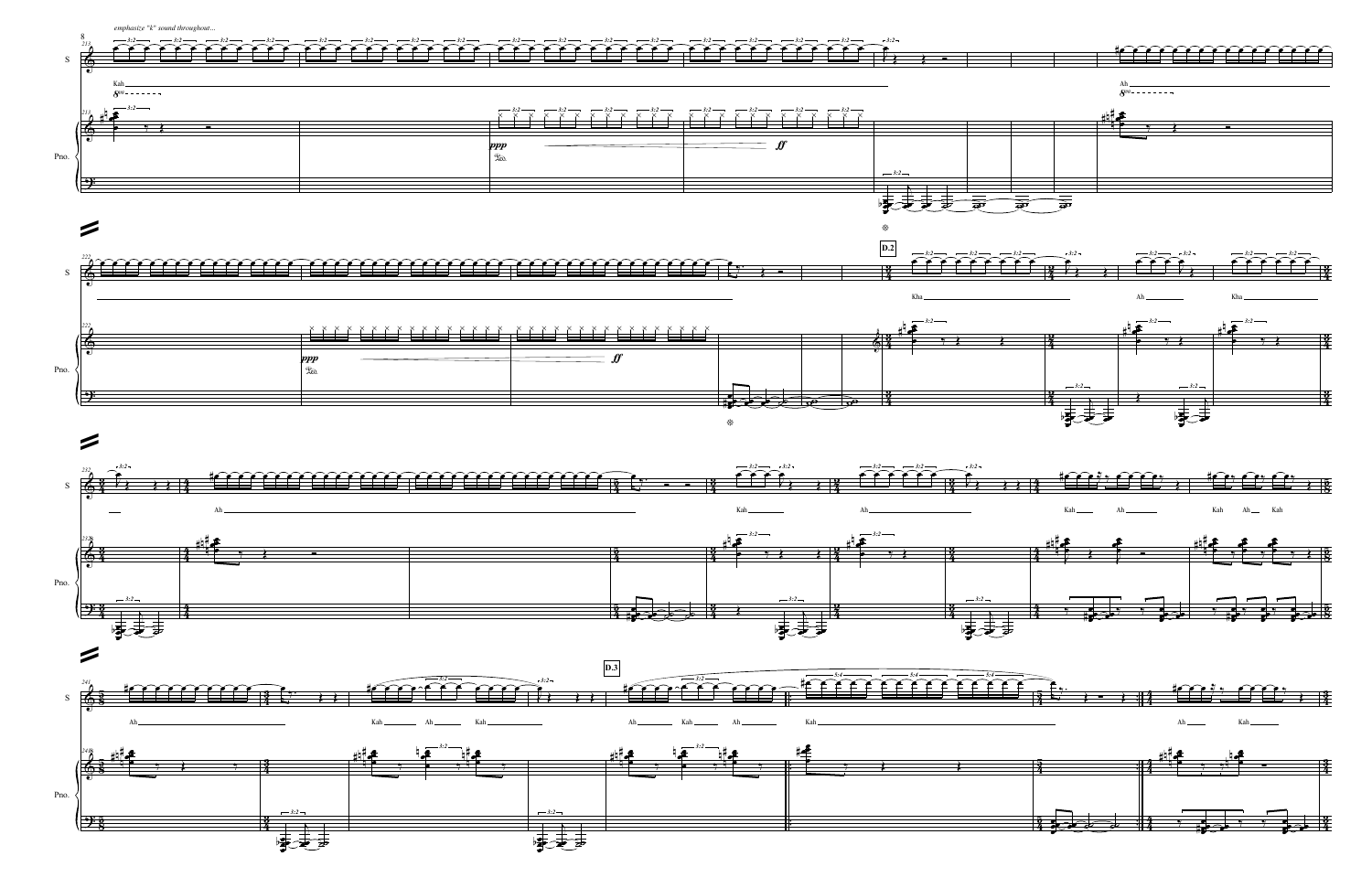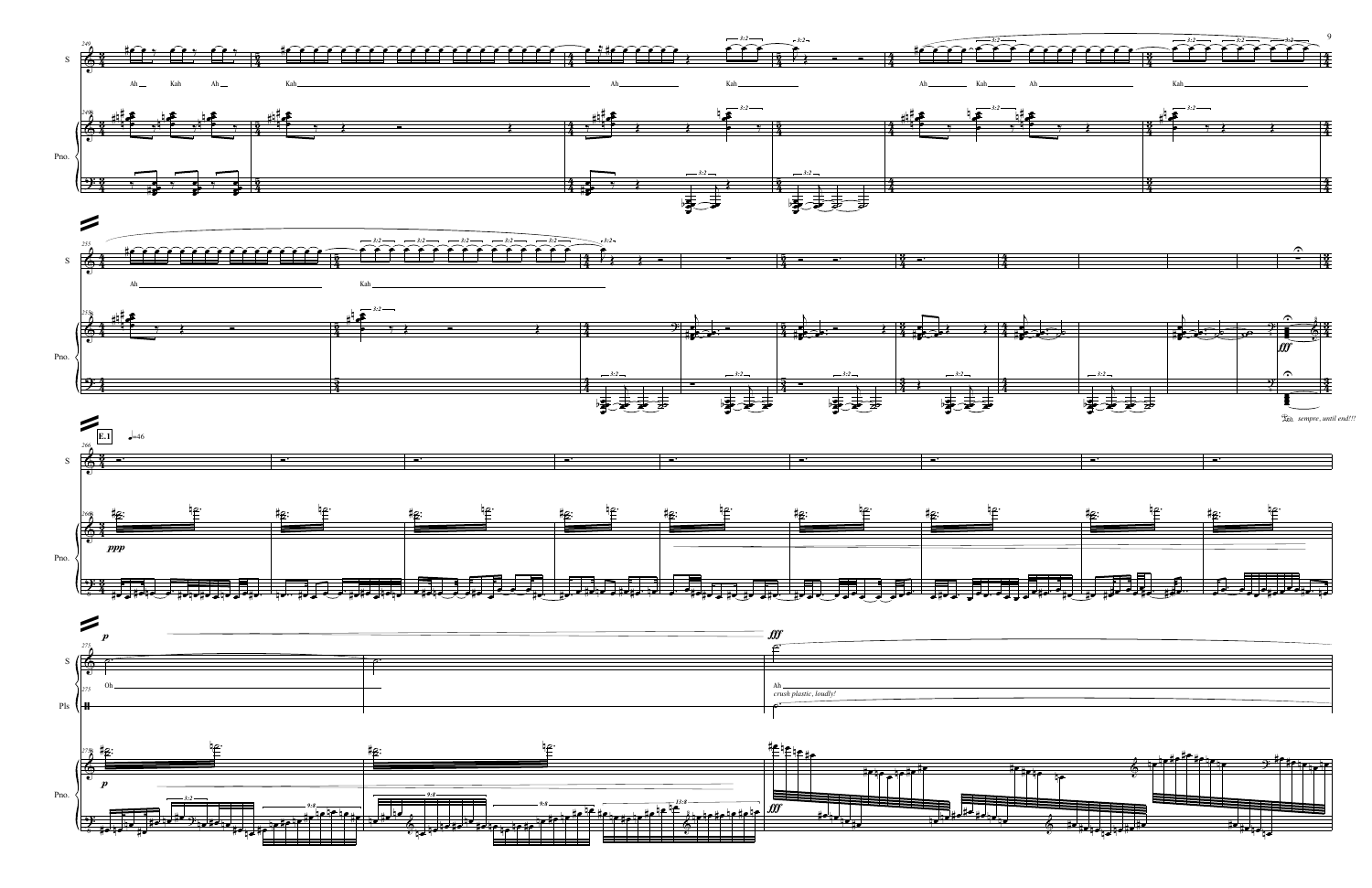

 $\rightarrow$ 





| $\times 3$ |                        | $\overline{\mathsf{x}}$                              | $\times 3$ |
|------------|------------------------|------------------------------------------------------|------------|
| Toe        | Al Tesh Hoe GahnToe Al | Tesh Hoe Gahn Toe Al Tesh   Hoe Gahn Toe Al Tesh Hoe |            |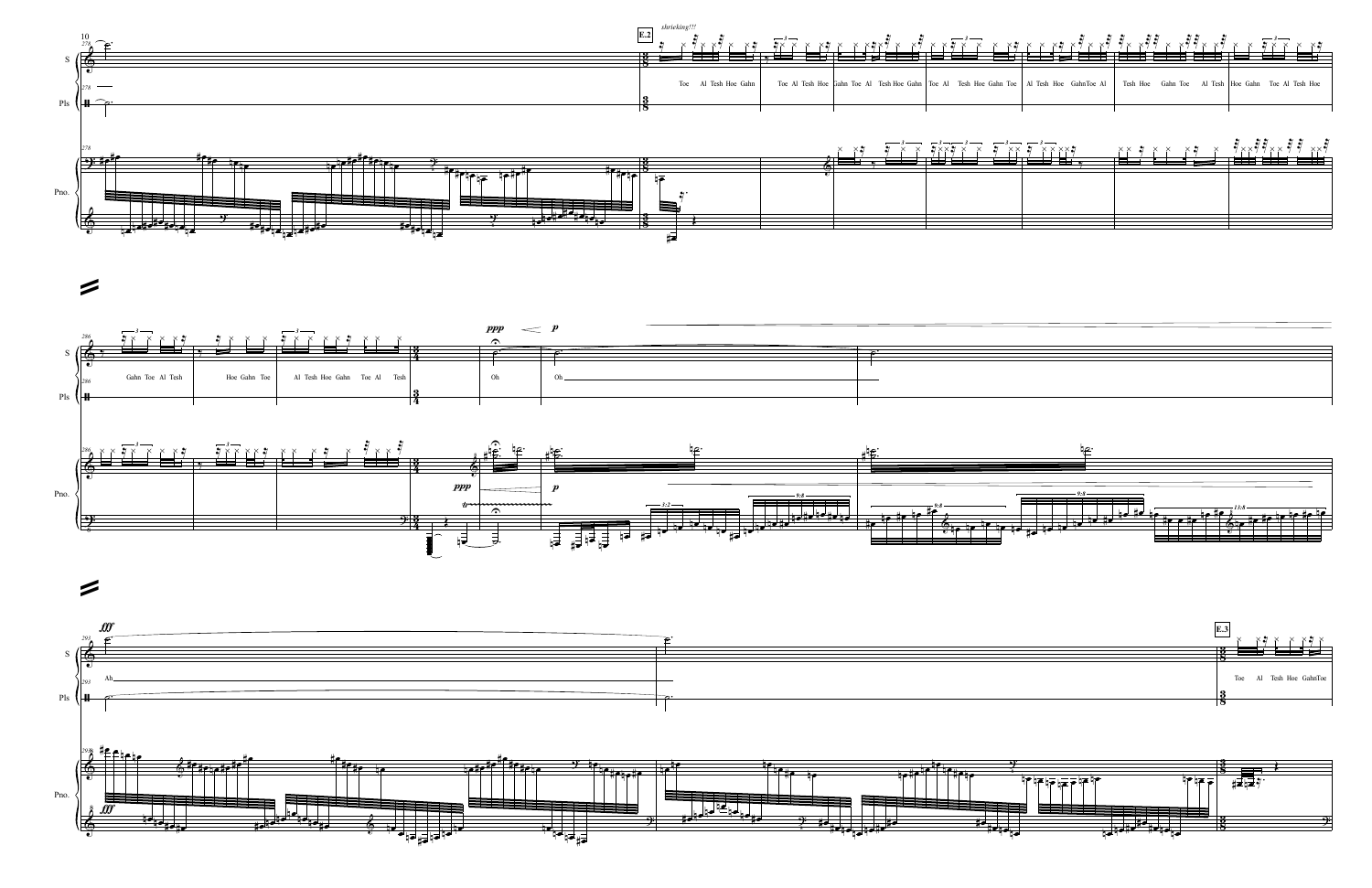



 $\rightarrow$